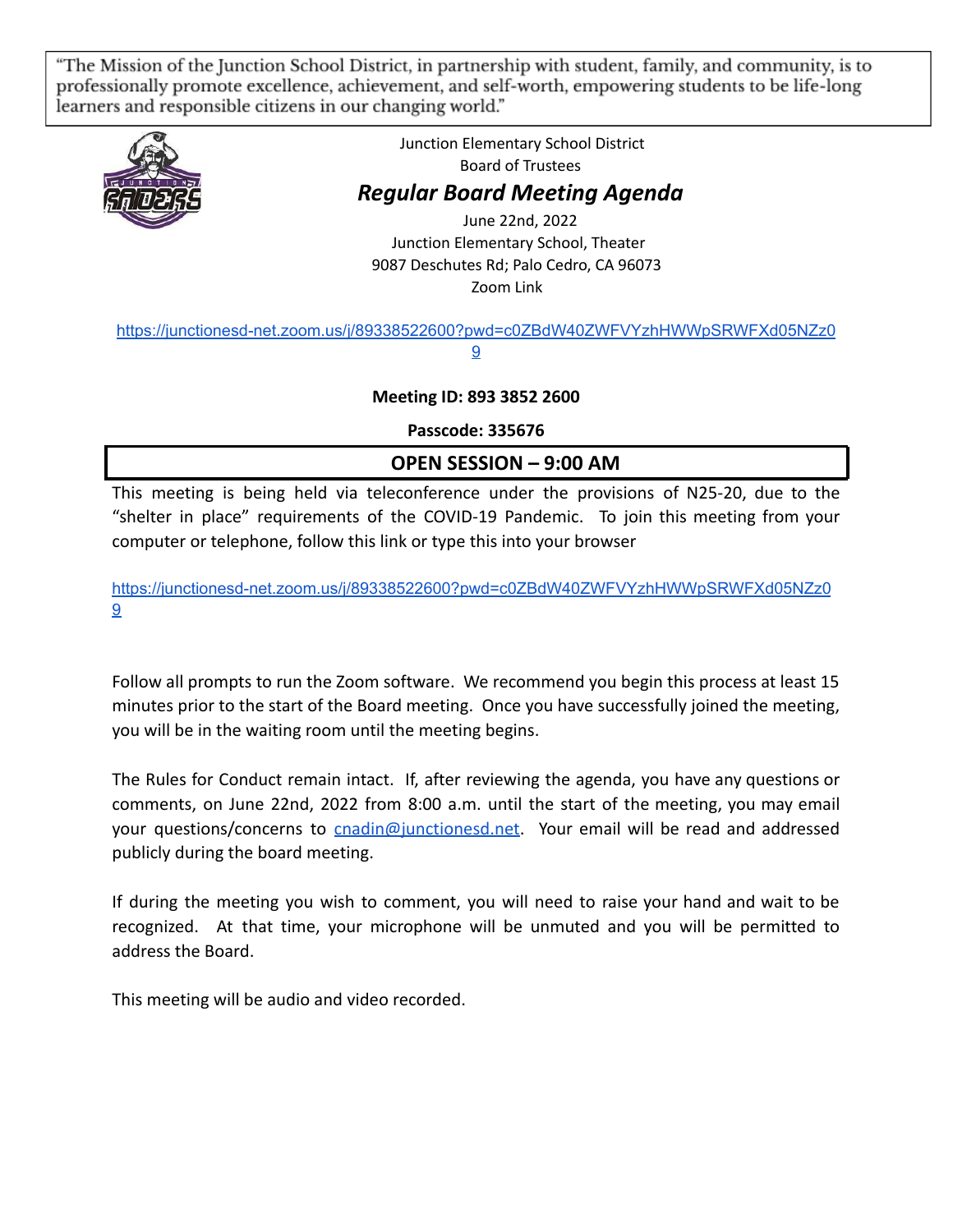#### **1. Opening Business**

- A. Call to Order
- B. Roll Call/Establish Quorum
- C. Pledge of Allegiance
- D. Mission Statement
- E. Approval of Meeting Agenda

#### **2. Consent Calendar**

*Items listed under the Consent Calendar are considered to be routine and are acted on by the Board of Trustees in one motion. There is no discussion of these items before the Board vote unless member of the Board, staff, or public requests specific items be discussed and/or removed from the Consent Calendar. It is understood that the Administration recommends approval on all Consent Items. Each item on the Consent Calendar approved by the Board of Trustees shall be deemed to have been considered in full and adopted as recommended.*

#### **3. Public Comment**

*Public comment on any item of interest to the public that is within the Boards' jurisdiction will be heard. The Board may limit comments to no more than 3 minutes pursuant to Board policy. Public comment will also be allowed on each specific agenda item prior to Board action thereon. (See last pages of the agenda*

#### **4. New Business**

- **4.1 Action: Adoption of the [Local Control and Accountability](https://drive.google.com/file/d/1Kb2xJD6eouRGSx3P10hdwCtEgB964vWb/view?usp=sharing) Plan 2022-2025, [Budget](https://drive.google.com/file/d/15bj7ogcvSxd-L6CXrx2b-5vASEVX0VaW/view?usp=sharing) [Overview for Parents and Annual Update:](https://drive.google.com/file/d/15bj7ogcvSxd-L6CXrx2b-5vASEVX0VaW/view?usp=sharing)** *This plan was presented at the June 21, 2022 Board meeting and received feedback. Recommendation is to approve.*
- **4.2 Action: [Budget Adoption for the 2022-2023 School](https://drive.google.com/file/d/1L8YRslhiTKas-c9OpyE8vPwcxOBTpgKE/view?usp=sharing) Year -** *Pursuant to Education Code 33129 & 42127: This budget was developed using the state-adopted Criteria and Standards. A review components of Ending Fund Balance above minimum recommended reserves was presented at the Public Hearing held on June 21st, 2022. Recommendation is to approve the Budget.*
- **4.3 Action: [Central Kitchen Manager Job Description](https://docs.google.com/document/d/15AwHWqy-7M-BXOsqEt5GopmmPrWbFpdEWxQs7guFBvw/edit?usp=sharing) -**2nd Read. T*his job description was presented as a 1st read at the June 21, 2022 Board meeting. Recommendation is to approve.*
- **4.4 Action: [Proposed Classified Management Salary](https://drive.google.com/file/d/10ytsvp-RN9fX8GU_MA7ziTA4LkM4AFbU/view?usp=sharing) Schedule -** 2nd Read. *This salary schedule was presented as a 1st read at the June 21, 2022 Board Meeting. Recommendation is to approve*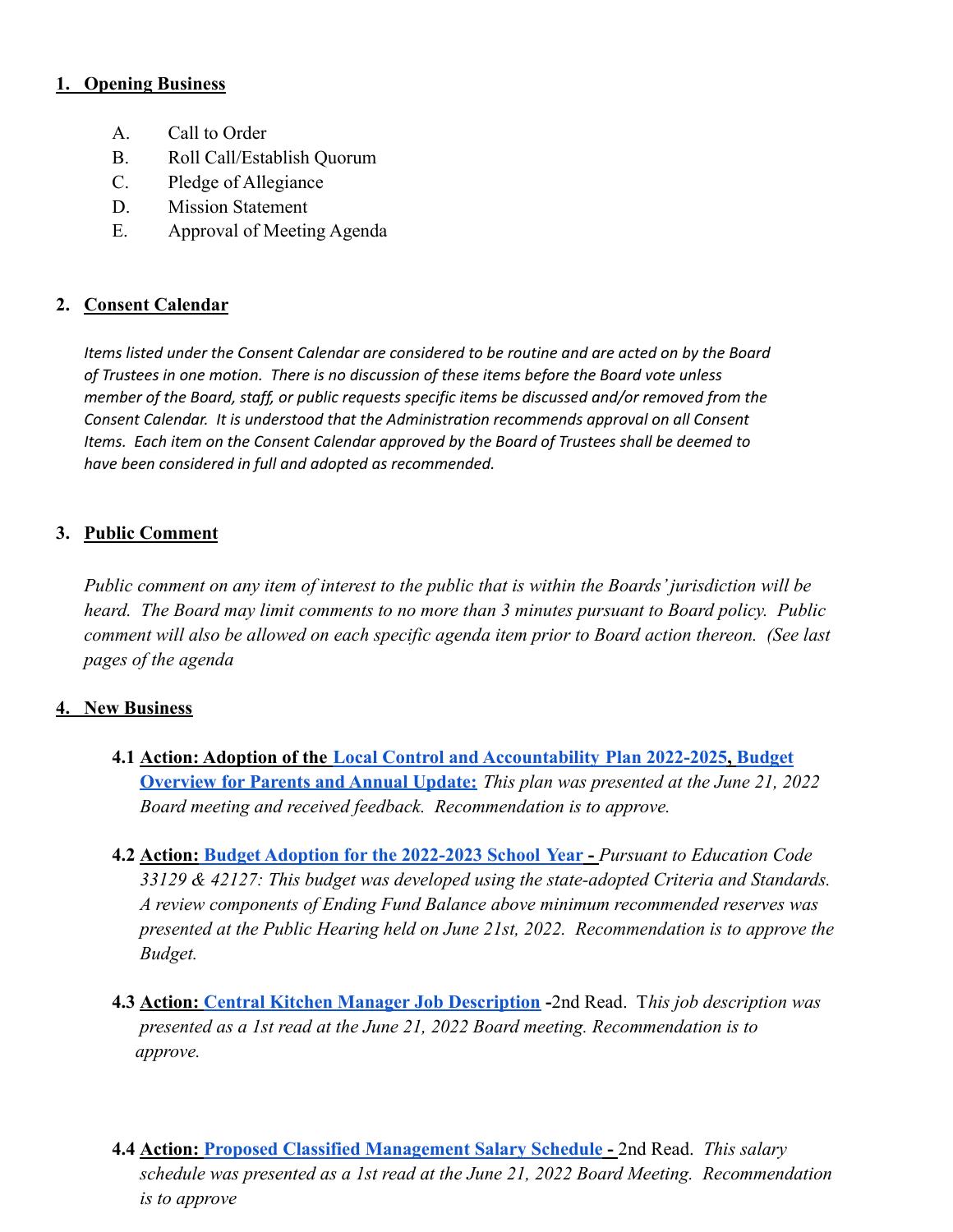- **4.5 Action: [Principal Secretary Job Description](https://docs.google.com/document/d/1M0NCdIHEbKoDtf2QN9nEPpeUXmqF79rYPj-8lHK-Dj0/edit?usp=sharing) - 2nd Read -***This job description was presented as a 1st read at the June 21, 2022 Board Meeting. Recommendation is to approve.*
- **4.6 Action: [Principal Secretary Salary Schedule](https://drive.google.com/file/d/1wwd4pXKwGJrCawl0WK11CUi3D5Qg9hKN/view?usp=sharing) - 2nd Read -** *This salary schedule was presented as a 1st read at the June 21, 2022 Board Meeting. Recommendation is to approve*

#### **5. Board Comments**

#### **6. Next Meeting**

6.1 Next meeting date: The next Regular Board meeting is August 15, 2022 at 5:00 p.m.

#### **7. Adjournment**

In compliance with the Americans with Disability Act. for those requiring special assistance to access the Board meeting room, to access written documents being discussed at the Board meeting, or to otherwise participate at Board meetings, please contact the Assistant to the Superintendent, Carie Nadin at 530-547-3276 for assistance. Notification at least 48 hours before the meeting will enable the District to make reasonable arrangements to ensure accessibility to the Board meeting and to provide any required accommodations, auxiliary aids or services. Documents provided to a majority of the Governing Board regarding an open session item on the agenda will be made available for public inspection in the District Office located at 9087 Deschutes Rd., Palo Cedro, CA 96073 during normal business hours.

Governing Board meetings shall begin on time and shall be guided by an agenda prepared in accordance with Board bylaws and posted and distributed in accordance with the Ralph M. Brown Act (open meeting requirements) and other applicable laws.

*(cf. 9322 – Agenda/Meeting Materials)*

The Board president shall conduct Board meetings in accordance with Board bylaws and procedures that enable the Board to efficiently consider issues and carry out the will of the majority. *(cf. 9121 – President)*

The Board believes that late night meetings deter public participation, can affect the Board's decision-making ability, and can be a burden to staff. Regular Board meetings shall be adjourned at 10:00 p.m. unless extended to a specific time determined by a majority of the Board. The meeting shall be extended no more than once and subsequently may be adjourned to a later date. *(cf. 9320 – Meetings and Notices)*

The Board shall act by majority vote of all of the membership constituting the Board. (Education Code 35164) *(cf. 9323.2 Actions by the Board)*

The Board believes that when no conflict of interest requires abstention, its members have a duty to vote on issues before them. When a member abstains, his/her abstention shall not be counted for purposes of determining whether a majority of the membership of the Board has taken action. *(cf. 9270 – Conflict of Interest)*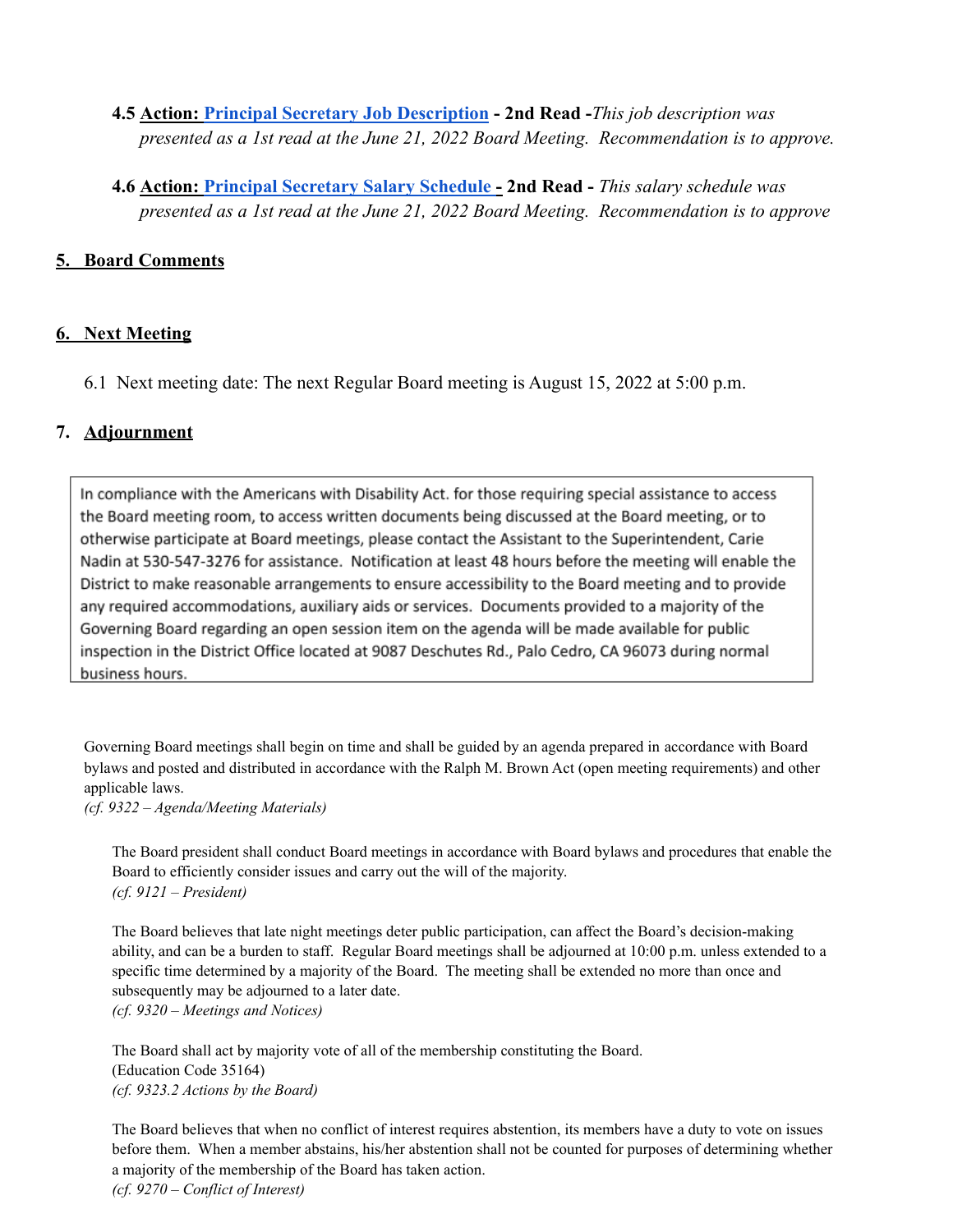Members of the public are encouraged to attend Board meetings and to address the Board concerning any item on the agenda or within the Board's jurisdiction. So is not to inhibit public participation, persons attending Board meetings shall not be requested to sign in, complete a questionnaire, or otherwise provide their name or other information as a condition of attending the meeting.

In order to conduct district business in an orderly and efficient manner, the Board requires that public presentations to the Board comply with the following procedures:

- 1. The Board shall give members of the public an opportunity to address the Board on any item of interest to the public that is within the subject manner jurisdiction of the Board, either before or during the Board's consideration of the item. (Ed Code 25145.5; Government Code 54954.3)
- 2. At a time so designated on the agenda at a regular meeting, members of the public may bring before the Board matters that are not listed on the agenda. The Board shall take no action or discussion on any item not appearing on the posted agenda, except as authorized by law. (Ed Code 35145.5; Government Code 54954.2)
- 3**.** Without taking action, Board members or district staff members may briefly respond to statements made or questions posed by the public about items not appearing on the agenda. Additionally, on their own initiative or in response to questions posed by the public, a Board or staff member may ask a question for clarification, make a brief announcement, or make a brief report on his/her own activities (Government Code 54954.2)

Furthermore, the Board or a Board member may provide a reference to staff or other resources for factual information, ask staff to report back to the Board at a subsequent meeting concerning any matter, or take action directing staff to place a matter of business on a future agenda. (Government Code 54954.2)

- 4. The Board need not allow the public to speak on any item that has already been considered by a committee composed exclusively of Board members at a public meeting where the public had the opportunity to address the committee on that item. However, if the Board determines that the item has been substantially changed since the committee heard the item, the Board shall provide an opportunity for the public to speak. (Government Code 54954.3)
- 5. A person wishing to be heard by the Board shall first be recognized by the president and shall then proceed to comment as briefly as the subject permits.

Individual speakers shall be allowed three minutes to address the Board on each agenda or non agenda item. The Board shall limit the total time for public input on each item to 20 minutes.

With Board consent, the Board president may increase or decrease the time allowed for public presentation, depending on the topic and the number of persons wishing to be heard. The president may take a poll of speakers for or against a particular issue and may ask that additional persons speak only if they have something new to add.

In order to ensure that non-English speakers receive the same opportunity to directly address the Board, any member of the public who utilizes a translator shall be provided at least twice the allotted time to address the Board, unless simultaneous translation equipment is used to allow the Board to hear the translated public testimony simultaneously. (Government Code 54954.3)

- 6. The Board president may rule on the appropriateness of a topic, subject to the following conditions:
	- a. If a topic would be suitably addressed at a later time, the Board president may indicate the time and place when it should be presented.
	- b. The board shall not prohibit public criticism of its policies, procedures, programs, services acts, or omissions (Government Code 54954.3)
	- c. The Board shall not prohibit public criticism of district employees. However, whenever a member of the public initiates specific complaints or charges against an individual employee, the Board president shall inform the complaint of the appropriate complaint procedure.